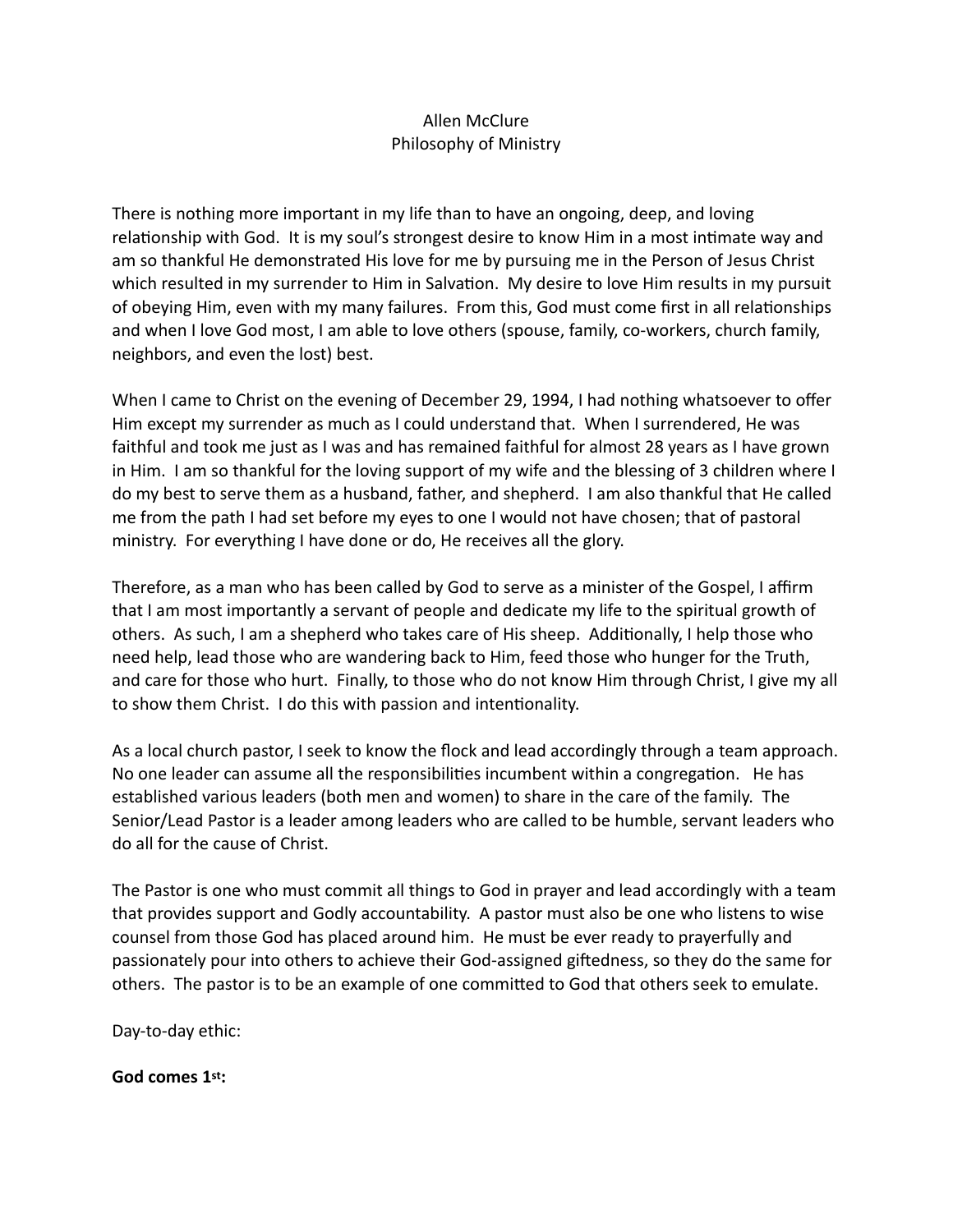In everything, He comes first.

## **Everything is evaluated by the Word:**

The Word of God is our source of truth without any mixture of error in the original manuscripts and is complete and sufficient for all God intends. It also is wholly sufficient to point out errors in our lives, point us back to Christ when we have strayed, and encourage us as we grow in Him. It also guides us in relationships with others and in plain language, it should keep us humble as we are nothing without Christ.

## **Prayer:**

Without going to God in prayer, we are operating out of our strength which is contrary to the expressed will of God. We go to Him for everything; thanks, forgiveness, counsel, wisdom, discernment, and deepening our relationship with Him.

## **Integrity and consistency of integrity:**

We must do the right thing for the right reasons - all the time even when no one is looking. If a leader is without integrity, there is no loyalty with those he closely works with and alongside and seeks to lead. Integrity is required in the pastor's prayer life, study, preparation, sermon delivery, listening, caring for, checking in on, being available, and pouring into the elders, staff, deacons, leaders, congregation, and in reaching the community.

### **Heart for people:**

A pastor must have a heart of conviction to care for everyone; the hurting, happy, helpless, curious, troubled, questioning, in crisis, wandering, and the seeking. He must treat everyone equally in that each person was created in the image of God and is someone for whom Christ deemed them worthy to die for. If a pastor (or anyone) realizes this, no one is beneath us in ministry or life.

### **Team approach:**

In order to be a good leader, one must first have demonstrated that they are a good follower. When working with a team under the leadership of God's Holy Spirit, the Pastor may not always be the one who stands out front. There are instances where someone is more capable than he to lead in a certain area of ministry. This does not absolve the pastor but requires the pastor to have prayed for, helped train, encourage, and accompany the functional leader in whatever and wherever the Lord is leading. Therefore, after preparation, the pastor may be one who follows another leader in an area they would be more gifted at with the pastor there to show support but always ready to lead out if needed. An example could be a cross-cultural ministry where one individual may be more gifted due to language and/or cultural understanding.